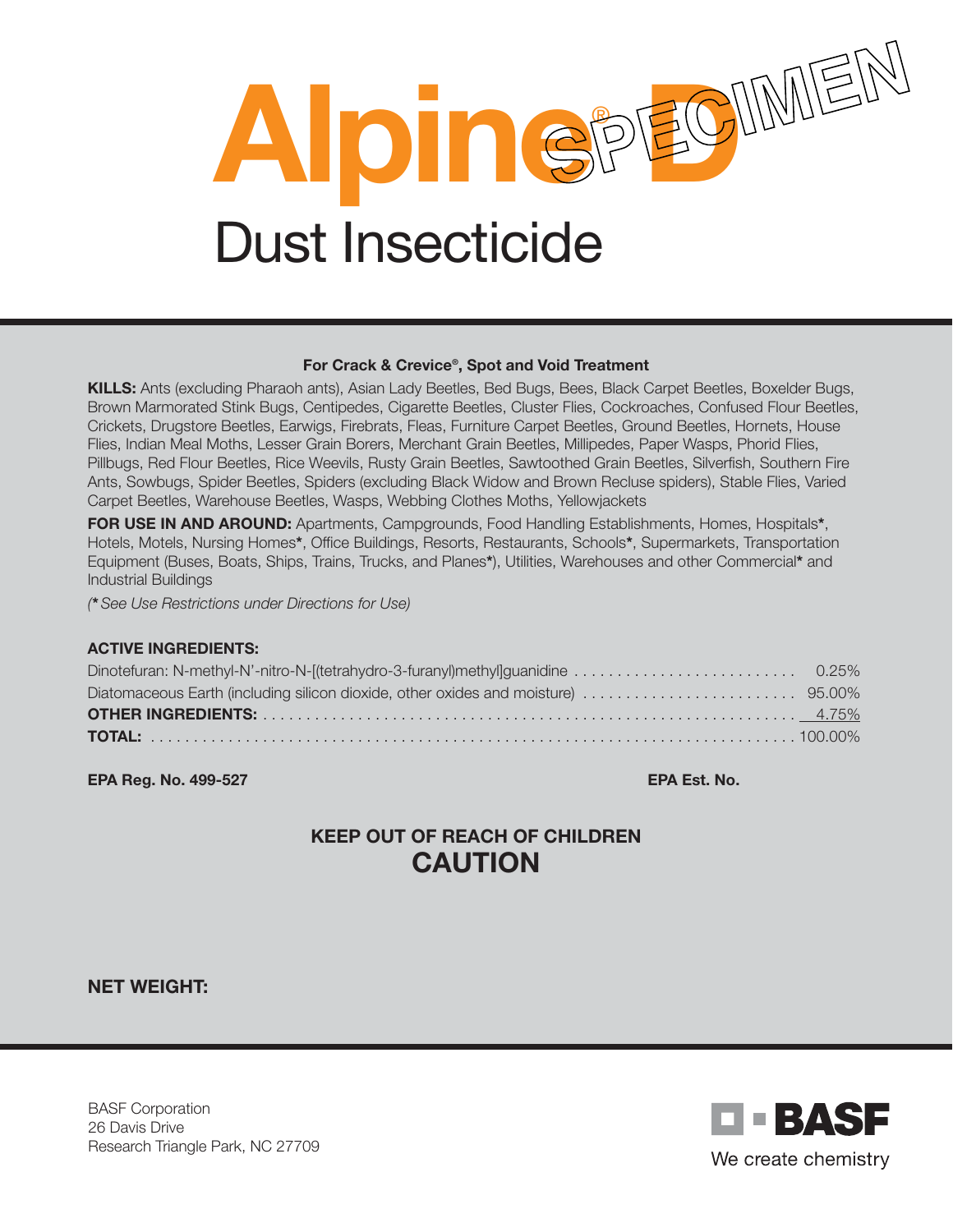| <b>FIRST AID</b> |                                                                                                                                                                                                                                                   |  |
|------------------|---------------------------------------------------------------------------------------------------------------------------------------------------------------------------------------------------------------------------------------------------|--|
| If in eyes       | $\bullet$ Hold eyes open and rinse slowly and gently with water for 15 to 20 min.<br>$\bullet$ Remove contact lenses, if present, after the first 5 min, then continue rinsing.<br>• Call a poison control center or doctor for treatment advice. |  |
|                  | LIATI INF NILIMADED                                                                                                                                                                                                                               |  |

## HOTLINE NUMBER

Have the product container or label with you when calling a poison control center or doctor or going for treatment. You may also call 1-800-832-HELP for emergency medical treatment information.

# PRECAUTIONARY STATEMENTS

#### HAZARDS TO HUMANS AND DOMESTIC ANIMALS

**CAUTION:** Causes moderate eve irritation. Avoid contact with eyes or clothing. Wash thoroughly with soap and water after handling and before eating, drinking, chewing gum, or using tobacco.

### ENVIRONMENTAL HAZARDS

This pesticide is toxic to shrimp. **DO NOT** apply directly to water, or to areas where surface water is present or to intertidal areas below the mean high water mark. DO NOT apply when weather conditions favor drift from treated areas. Drift and runoff from treated areas may be hazardous to aquatic organisms in water adjacent to treated areas. DO NOT contaminate water by cleaning of equipment or disposal of equipment washwaters.

# DIRECTIONS FOR USE

#### IT IS A VIOLATION OF FEDERAL LAW TO USE THIS PRODUCT IN A MANNER INCONSISTENT WITH ITS LABELING.

### USE RESTRICTIONS:

- Kills pests on contact. Product must be in direct contact with the pest in order to be effective.
- In hospitals and nursing homes, remove patients before using. After treatment, ventilate rooms for 30 min before returning patients to rooms.
- DO NOT apply to classrooms when in use. DO NOT apply to institutions (including daycare, libraries, sport facilities, etc.), in the immediate area, when occupants are present.
- DO NOT apply in aircraft cabins.

## PRODUCT INFORMATION:

This product is a ready-to-use insecticide dust which has effective knockdown and kill of the listed pests.

This product is for residential and commercial pest control in and around buildings and structures and their immediate surroundings and on modes of transport.

This product is intended for application with hand/bulbous or powder duster, or other suitable equipment, to cracks and crevices, voids, harborages, runway and nest areas,

and places where listed pests are found. In living areas, make applications in such a manner as to avoid deposits onto exposed surfaces or introducing the material into the air. Treat a small area of the surface to be treated to observe for staining or other adverse reaction before making regular application. Apply lightly and uniformly to infested areas. Pay particular attention to cracks and crevices; service ducts; false floors and ceilings; wall voids; around electrical and telephone fittings and equipment; around water and sewer pipes; under and behind cabinets, refrigerators and sinks; around window and door frames; along baseboards; in attics; and crawl spaces. Apply between 0.15 to 0.3 oz/yd<sup>2</sup>. Repeat treatments as necessary.

| <b>Application Rate</b> |                |  |  |
|-------------------------|----------------|--|--|
| Amount                  | Area           |  |  |
| 5 g to 10 g             | m <sup>2</sup> |  |  |
| $0.15$ oz to $0.3$ oz   | $Vd^2$         |  |  |
| $0.16$ oz to $0.32$ oz  | 10 $ft^2$      |  |  |

### INDOOR & OUTDOOR TREATMENTS

#### FOOD/FEED HANDLING ESTABLISHMENTS:

Food/Feed handling establishments are places other than private residences in which food is held, processed, prepared or served, including those operating under the Federal meat, poultry, shell egg grading and egg products inspection programs. APPLICATIONS OF THIS PRODUCT IN FOOD/FEED AREAS OF FOOD/FEED HANDLING ESTABLISHMENTS ARE LIMITED TO CRACK & CREVICE, VOID OR SPOT TREATMENT **ONLY.** Limit individual spot treatments to an area no larger than 20% of the total surface area. Individual spot treatments must not exceed 2 ft<sup>2</sup>.

FOOD/FEED AREAS: Include areas for receiving, serving, storing (dry, cold, frozen, raw), packing (canning, bottling, wrapping, boxing), preparing (cleaning, slicing, cooking, grinding), edible waste storage and enclosed processing systems (mills, dairies, edible oils, syrups).

NON-FOOD/FEED AREAS: Include areas such as garbage rooms, lavatories, floor drains (to sewers), entries and vestibules, offices, locker rooms, machine rooms, boiler rooms, garages, mop closets and storage areas (after packaging, canning or bottling).

Avoid contamination of food/feed or food/feed contact surfaces. Remove or cover food/feed, dishes, utensils, food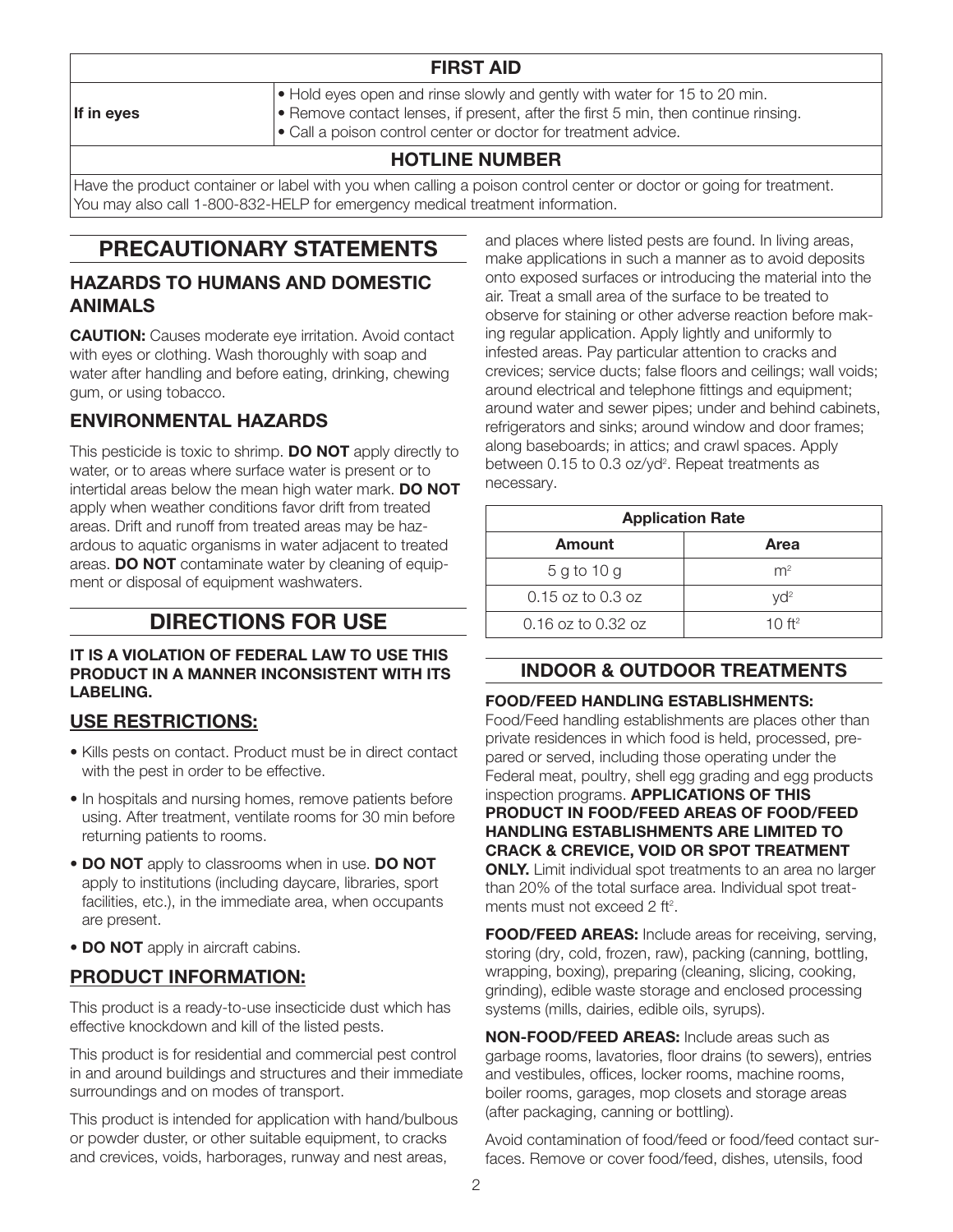processing equipment, and food preparation surfaces, in the treatment area, or wash them before use. Apply as a Crack & Crevice, void or spot treatment to selective surfaces such as baseboards, under elements of construction, stainless steel equipment, shelving, machinery, storage areas, pallets, tables, chairs and other areas where listed pests may be harboring, traveling, breeding or entering the structure. Direct contact with dry dust is required to be effective. Maximum use rate  $= 0.05$  g ai/linear ft. Reapplications may be made at 3 day intervals.

COCKROACHES, ANTS (excluding Pharaoh), CRICKETS, SILVERFISH AND FIREBRATS: Apply thoroughly to all areas where these pests crawl and hide, especially in cracks and crevices, voids and hidden surfaces around sinks and storage areas, behind baseboards, around doors and windows, behind and under refrigerators, cabinets and desks, sinks and stoves, and attics and crawl spaces. For ants, apply to ant trails, in openings around doors and windows, and other places where ants enter premises. Direct contact with dry dust is required to be effective.

**FLEAS IN BUILDINGS:** Apply to infested areas such as pet beds and resting quarters, nearby cracks and crevices under the edges of rugs and floor coverings, cracks, crevices and voids of upholstered furniture, and other areas where fleas may be present. Old pet bedding should be removed and replaced with clean, fresh bedding after treatment of pet areas. DO NOT treat animals or their bedding with this product. Direct contact with dry dust is required to be effective.

#### SPIDERS (excluding Black Widow and Brown

**Recluse):** Apply along and behind baseboards, to window and door frames, corners, pipes, storage areas and associated cracks & crevices, attics, crawl spaces and other areas over which spiders may crawl. Direct contact with dry dust is required to be effective.

BEES, WASPS, HORNETS, PAPER WASPS AND YELLOWJACKETS: It is advisable to treat wasp and bee nests in the evening when insects are less active and have returned to the nest. Wear protective clothing if deemed necessary to avoid stings. Using hand or power duster or other suitable means, with extension tubes if necessary, thoroughly dust nest and entrance and surrounding areas where insects alight. Locate and treat nests in voids. Treat entrances and drill a hole in the void(s), blow dust in, and reseal. For ground wasps and yellowjackets, dust entrance and surrounding areas. It is advisable to carefully check nests 1 or 2 days after treatment to ensure complete kill. Apply to overhead nests in such a manner as to avoid drift onto the applicator. Direct contact with dry dust is required to be effective.

SOWBUGS, PILLBUGS, GROUND BEETLES, EARWIGS, MILLIPEDES AND CENTIPEDES: Apply

around doors and windows, into weep holes and other cracks and crevices and other places where these pests may enter premises. Treat baseboards, storage areas and

other locations where these pests are found. Direct contact with dry dust is required to be effective.

**BED BUGS:** Apply to cracks, crevices and voids where bed bugs harbor or are suspected of traveling. Treat the perimeter of the room at the wall/floor junction, behind and inside furniture and head boards, behind wall coverings, and box springs, inside empty dressers and clothes closets. Remove all clothes and other articles from dressers or clothes closets before application. **DO NOT** use this product on mattresses, pillows, bed linens or clothes. Reapply as necessary. Direct contact with dry dust is required to be effective. Not recommended for use as sole protection against bed bugs. If evidence of bed bugs is found in/on mattresses, use products approved for this use.

PANTRY PESTS – GRAIN BEETLES (Rusty, Merchant and Sawtoothed), FLOUR BEETLES (Red and Confused), DRUGSTORE BEETLES, RICE WEEVILS, LESSER GRAIN BORERS, SPIDER BEETLES AND INDIANMEAL MOTHS – for exposed stages: Apply dust into cracks and crevices behind and under cupboards, cabinets and other voids. DO NOT apply directly on food, utensils or food storage areas.

CARPET BEETLES (Black, Furniture and Varied): Dust, via spot or Crack & Crevice treatment, where these pests are found. For example: along and under edges of floor coverings, under rugs and furniture, and in closets. Treat a small area on furniture and rugs to check for staining before treating a larger area.

PHORID & FRUIT FLIES, HOUSE FLIES AND STABLE **FLIES:** Spot treat where these pests rest if surface is not exposed, such as under cabinets or shelving, behind or under equipment or drains or protected exterior areas like eaves and trash corrals. Spot treat larvae areas and voids where larvae may pupate.

WEBBING CLOTHES MOTHS: Use as a Crack & Crevice treatment in closets and other storage areas where these pests are found. This is an adjunct treatment and will not kill moth larvae already on clothing. **DO NOT** apply to clothing.

ASIAN LADY BEETLES, BROWN MARMORATED STINK BUGS, CLUSTER FLIES, ELM LEAF BEETLES, **BOXELDER BUGS AND DARKLING BEETLES: Treat** cracks and crevices and wall voids where these pests enter or harbor within a structure.

### OUTDOOR TREATMENTS

**PERIMETER TREATMENT:** Use as a treatment for Ants (excluding Pharaoh), Bees, Centipedes, Cockroaches, Crickets, Earwigs, Firebrats, Fleas, Ground Beetles, Millipedes, Pillbugs, Silverfish, Sowbugs, Spiders (excluding Black Widow and Brown Recluse),Wasps and Yellowjackets. Apply around and in cracks and crevices or voids associated with windows and doors, porches, screens, eaves, patios, garages, under stairways, and in crawl spaces and other areas where these pests hide. Direct contact with dry dust is required to be effective.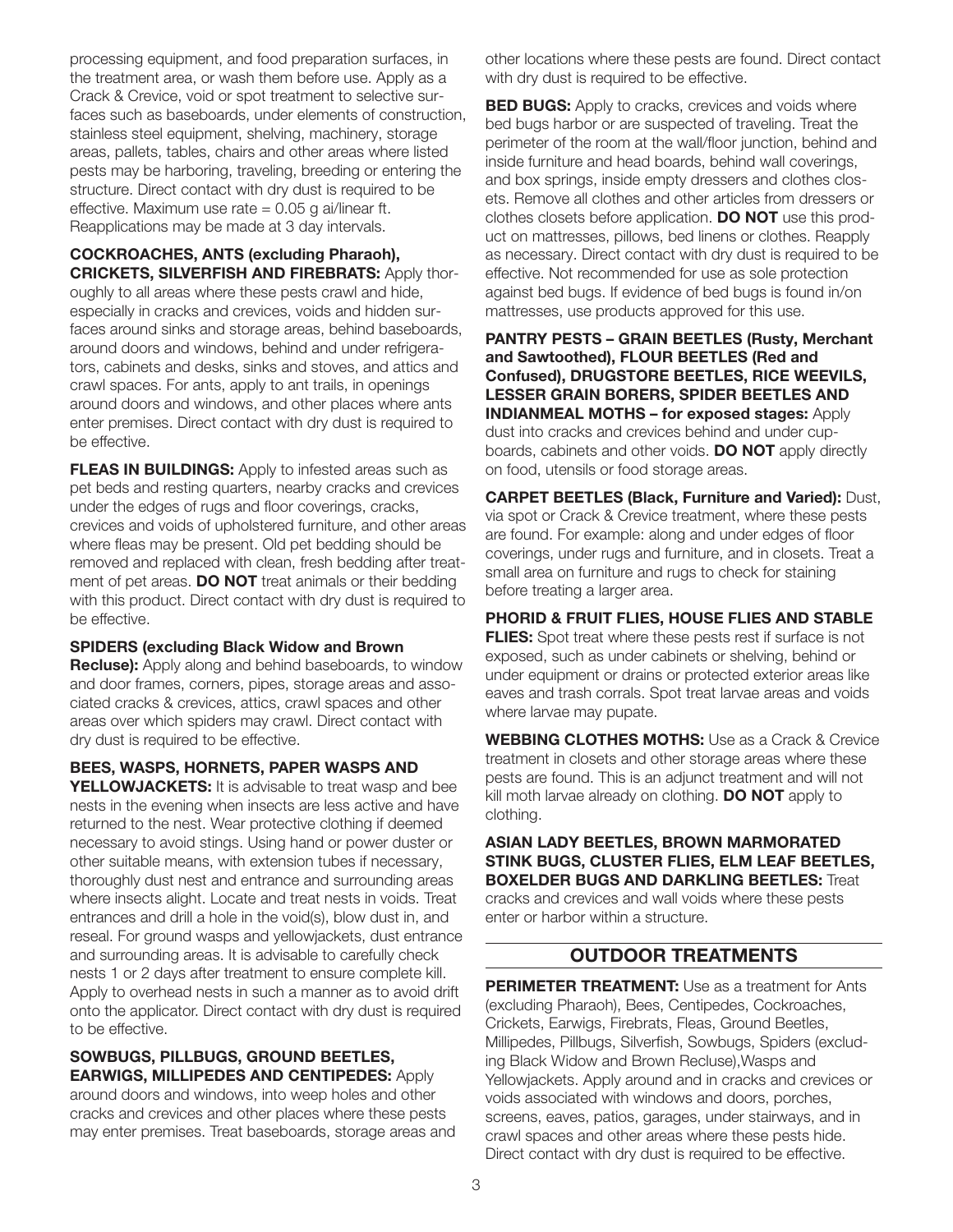MULCHED AREAS: Use as a treatment for Millipedes, Earwigs, Crickets, Ground Beetles, Sowbugs and Pillbugs. Remove mulch; sprinkle product at 0.3 to 1 oz/yd<sup>2</sup>. Return mulch, mixing product with mulch.

#### STORAGE AND DISPOSAL

DO NOT contaminate water, food or feed by storage or disposal.

#### PESTICIDE STORAGE AND SPILL PROCEDURES:

Store in original container in a dry location. In case of spill, vacuum or dampen with water and sweep up.

PESTICIDE DISPOSAL: Wastes resulting from the use of this product may be disposed of on site or at an approved waste disposal facility.

CONTAINER DISPOSAL: Nonrefillable container. DO NOT reuse or refill this container. If empty: Place in trash or offer for recycling if available. If partly filled: Contact your local solid waste agency for disposal instructions. NEVER PLACE UNUSED PRODUCT DOWN ANY INDOOR OR OUTDOOR DRAIN!